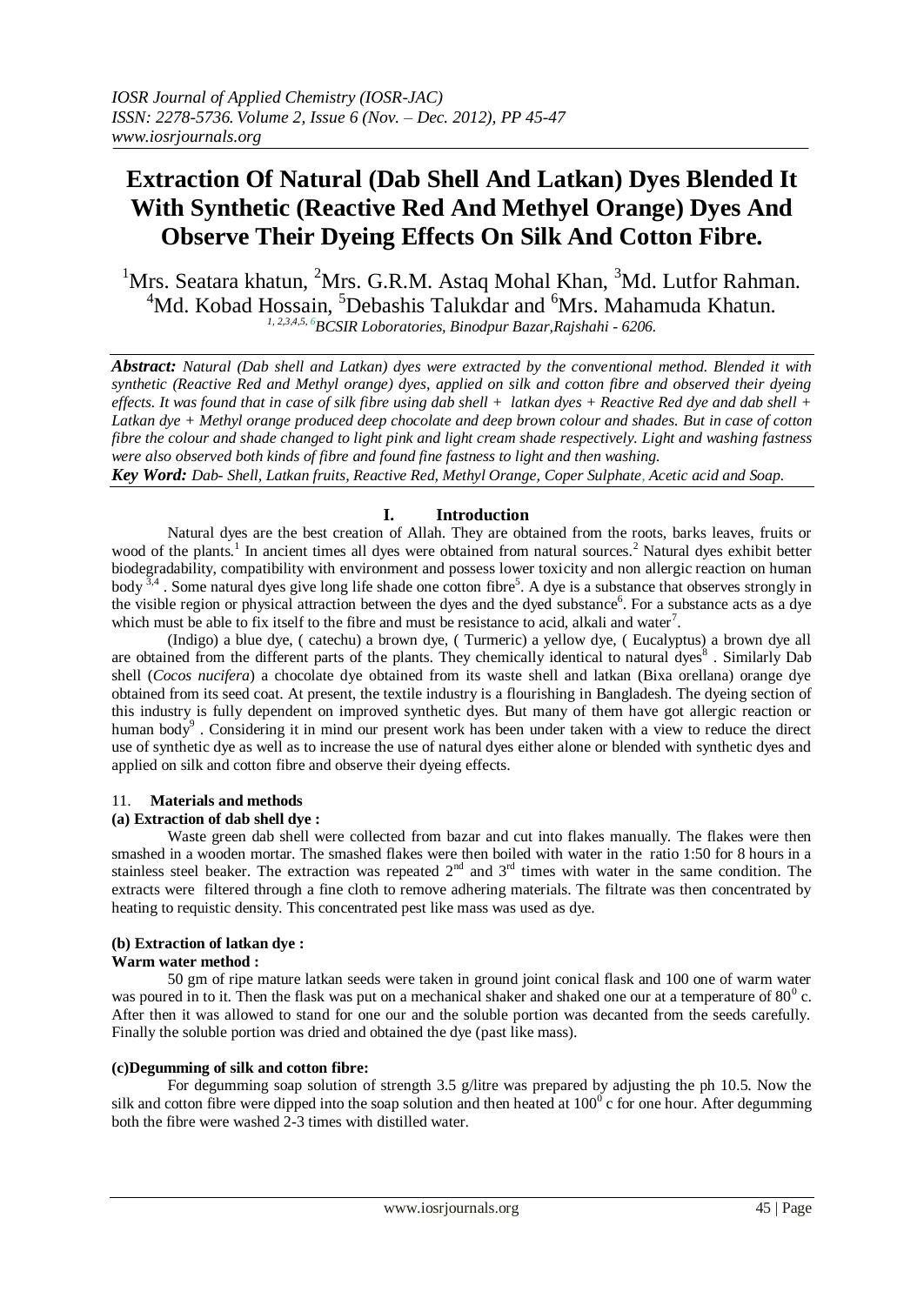## **Dyeing of silk and cotton fibres :**

Dyeing is the process by which the dye in applied to substance being  $dyed<sup>10</sup>$ . Now the mordanting bath was prepared with0.5% copper sulphate in a 250 ml beaker in a ratio (1:20). I am degumming silk fibre was dipped into the mordanting bath and heated to boiling for 30 minutes with string. Here mordant was acted as a key or bridge between the dye and fibre<sup>11</sup>. Then the mordanted silk fibre was taken out squeeze and dried at room temperature. Two dye bath were prepared by dissolving 1gm Dab shell dye, 1 gm Latkan dye and 0.20 gm Reactive Red dye and 1 gm Dab shell dye, 1 gm latkan dye and 0.20 Methyl orange separately. Now the bath was heated for 30 minutes with occational stirring. The bath were allowed to cool down and filtered. The mordanted silk fibre sample was dipped into the filtrate solution and again heated for 30 minutes at  $90^\circ$ c and the dyeing was continued for another one hour. The dyes fibre were then taken out squeezed and treated with o.1% sodium dichromate solution in a separate bath and heated at 90c for 20 minutes. The dyed fibres were then taken out the bath, washed with soap rinsed well with 1% acetic acid solution and dried at room temperature. Shades were obtained which shown in table - 1. The same dyeing procedure was followed in case of cotton fibre.

## **Fastness test:**

Light and washing fastness were measured with the help of Grey Scale fastness grade-5 followed by I.S.O Recommendation.

## **(a) Light fastness :**

The dyed sample of silk and cotton fibres were exposed to sunlight in air for 150 hours and changed in colour was measured with the help of Grey Scale. The results were shown in table-2.

## **(b) Washing Fastness:**

All the dyes sample of silk and cotton fibres were washed with 3.5% soap solution separately for 3-4 times squeezed and allowed to dry in sunlight. The washing fastnesses were measured with the help of Grey-Scale which was shown table-2.

## **111. Results and Discussion**

From the result shown in table 1, it is observed that when the silk and cotton fibres were dyed with dab shell dye & latkan dye blended with Reactive Red dye and Methyl orange dye, they produced deep shades on silk fibres and light shades on cotton fibre with same concentration, dyeing temperature and dying time.

From the result in table2, it is fount that blended dyed exhibited somewhat poor light and washing fastness on cotton fibres than that on silk fibres on exposed to sunlight at 150 hours due to the binding capacity. The reactive and Methyl orange were used in silk dyeing to give wide range of shads which have very good fastness to light and washing<sup>13</sup>. Therefore it can be concluded that the blended dyed Reactive Red dye and Methyl orange are best utilized for dyeing of silk fibre but not for cotton fibre. Because the bending capacity of silk fibre is more superior than the cotton fibre.

| Reactive Red and Methyl orange. |                                                   |                            |                  |  |
|---------------------------------|---------------------------------------------------|----------------------------|------------------|--|
| Types of fibre                  | Mordanting used                                   | Dyeing                     | Nature of shades |  |
| Silk fibre                      | 0.5% copper sulphate and                          | 1 gm Dab shell dye $+1$    | Deep chocolate   |  |
|                                 | 1% Na <sub>2</sub> Cr <sub>2</sub> O <sub>7</sub> | $gm$ Latkan dye + 0.02%    |                  |  |
|                                 |                                                   | Reactive Red.              |                  |  |
| Silk fibbre                     | $\epsilon$                                        | 1 gm Dab shell dye $+1$    | Deep brown       |  |
|                                 |                                                   | $gm$ Latkan dye + 0.02%    |                  |  |
|                                 |                                                   | Methyl orange.             |                  |  |
| Cotton fibre                    | $\epsilon$                                        | 1 gm Dab shell dye $+1$    | Light pink       |  |
|                                 |                                                   | $gm$ Latkan dye + $0.02\%$ |                  |  |
|                                 |                                                   | Reactive Red.              |                  |  |
| Cotton fibre                    | $\subset \subset$                                 | 1 gm Dab shell dye $+1$    | Light cream      |  |
|                                 |                                                   | $gm$ Latkan dye + 0.02%    |                  |  |
|                                 |                                                   | Methyl orange.             |                  |  |

**Table-1 :-** Dyeing effects of silk and cotton fibre with natural ( Dabshell dye +Latkan) dye blended with Reactive Red and Methyl orange.